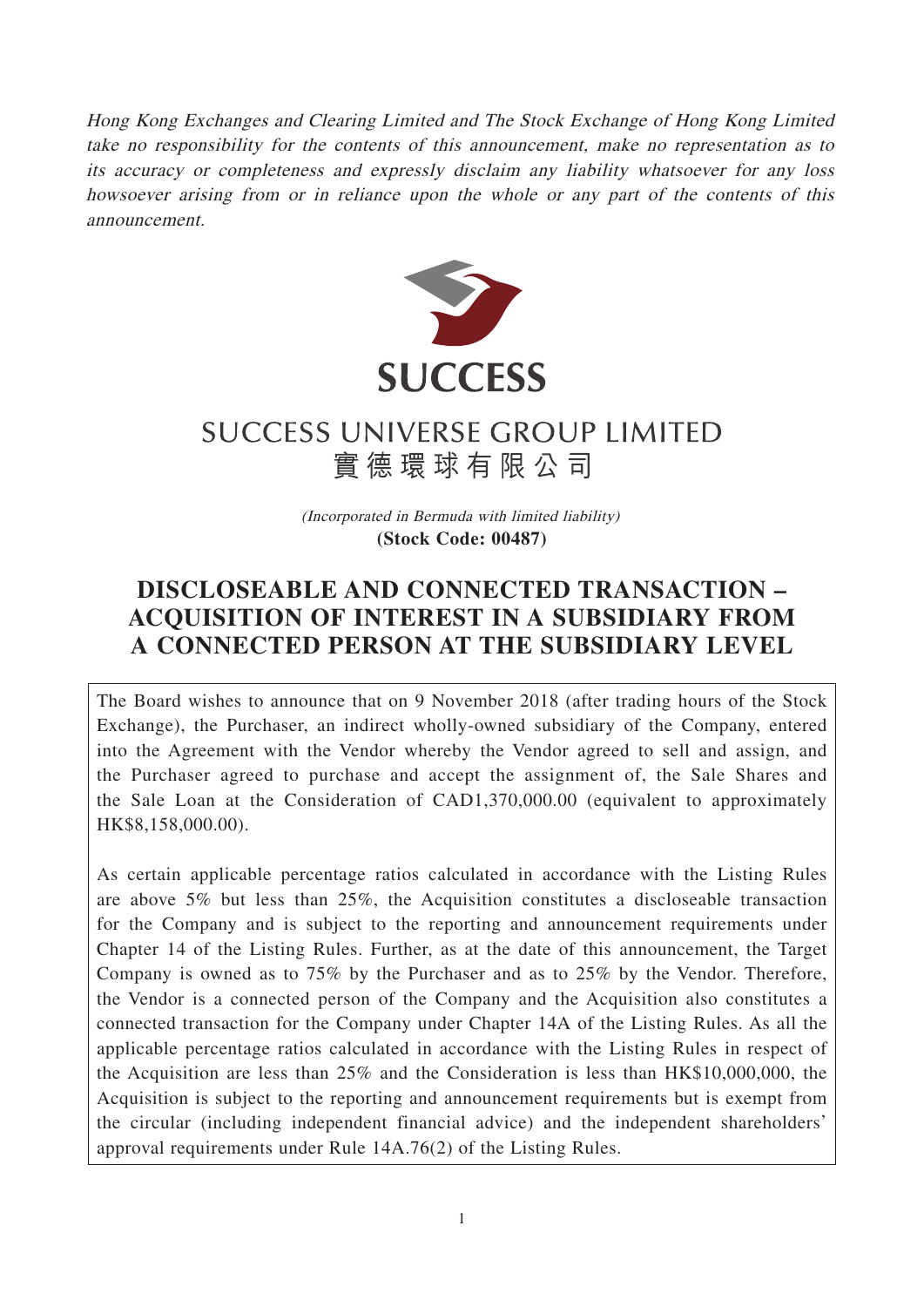The Board wishes to announce that on 9 November 2018 (after trading hours of the Stock Exchange), the Purchaser, an indirect wholly-owned subsidiary of the Company, entered into the Agreement with the Vendor.

### **THE AGREEMENT**

#### **Date:**

9 November 2018

#### **Parties:**

- Vendor: 1034635 B.C. Ltd., a company incorporated in British Columbia, Canada, is the holder of 25% of all outstanding and issued shares of the Target Company and a connected person of the Company under the Listing Rules. To the best of the Directors' knowledge, information and belief having made all reasonable enquiries, the Vendor is an investment holding company.
- Purchaser: 1338 Successful Venture Ltd., an indirect wholly-owned subsidiary of the Company and the holder of 75% of all outstanding and issued shares of the Target Company. The principal activity of the Purchaser is investment holding.

#### **Assets to be acquired by the Purchaser:**

The assets to be acquired comprise (i) the Sale Shares, representing 25% of all outstanding and issued shares of the Target Company as at the date of this announcement and on Completion; and (ii) the Sale Loan, being the entire amount of the shareholder's loans owing by the Target Company to the Vendor on Completion, which amount as at the date of the Agreement is CAD4,320,523.20 (equivalent to approximately HK\$25,728,000.00).

#### **Consideration**

The Consideration is CAD1,370,000.00 (equivalent to approximately HK\$8,158,000.00) and was agreed between the Vendor and the Purchaser after arm's length negotiations taking into account, among other things, the net liabilities of the Target Company.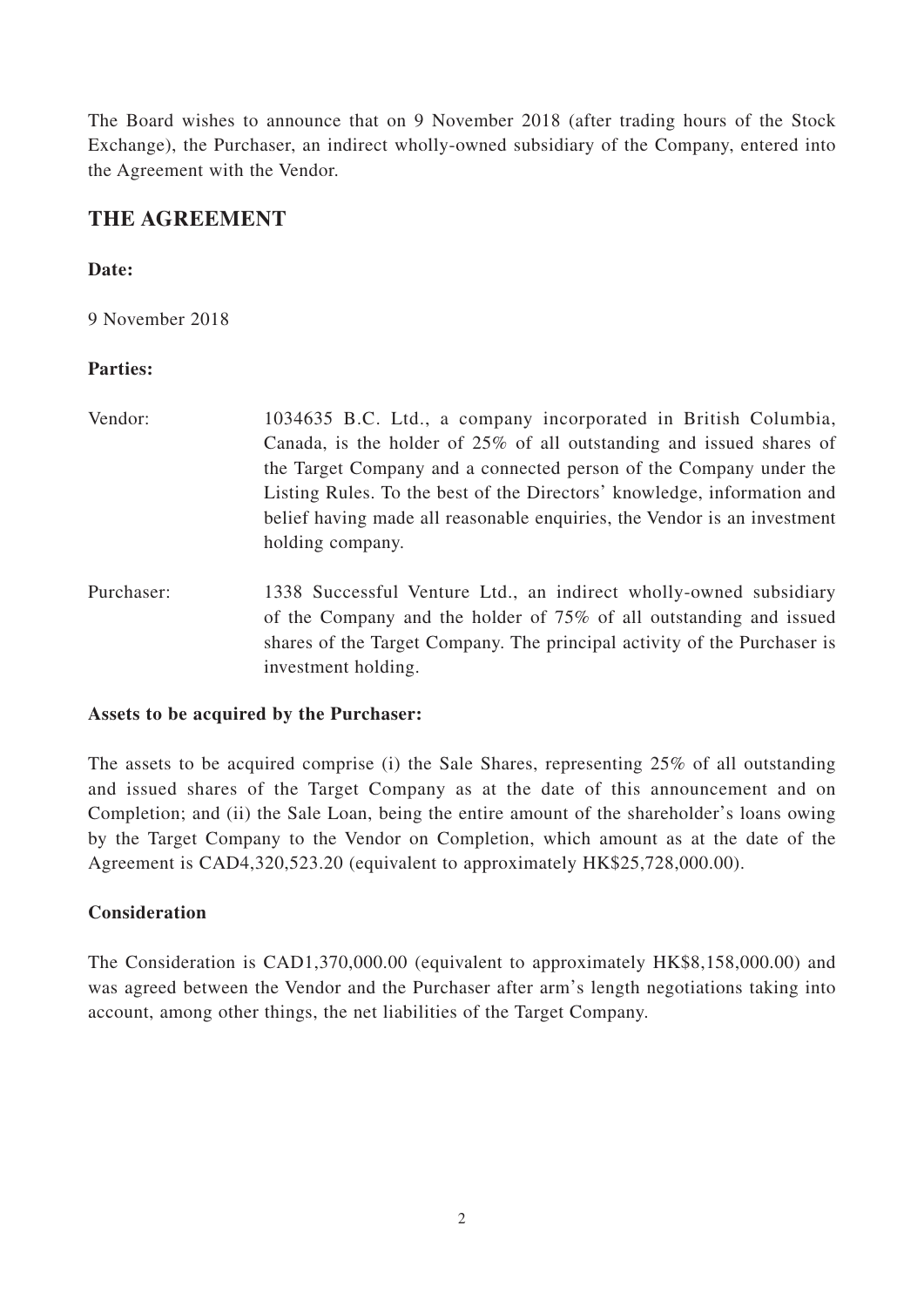The Consideration is apportioned as follows:

- (i) CAD23.50 (equivalent to approximately HK\$140.00) is attributable to the Sale Shares; and
- (ii) the balance of the Consideration in the amount of CAD1,369,976.50 (equivalent to approximately HK\$8,158,000.00) is attributable to the Sale Loan.

The Consideration will be satisfied by the Purchaser in cash on Completion. It is expected that the Consideration will be financed by the internal resources of the Group and/or external borrowings.

#### **Conditions precedent**

Completion is conditional upon the fulfillment of, inter alia, the following conditions:

- (a) the representations and warranties of the Vendor under the Agreement shall be true and correct at Completion and with the same effect as if made at and as of Completion;
- (b) the representations and warranties of the Purchaser under the Agreement shall be true and correct at Completion and with the same effect as if made at and as of Completion; and
- (c) the Purchaser shall have received from the Vendor and, where applicable, the Target Company certain closing documentation at Completion including but not limited to instrument of transfer duly executed to effect the transfer of the Sale Shares to the Purchaser free from all encumbrances and the assignment of the Sale Loan free from all encumbrances duly executed by the Vendor.

The condition under paragraph (c) cannot be waived by the Vendor and the Purchaser. Conditions under paragraphs (a) and (b) can be waived by either (in connection with paragraph (b) only) the Vendor or (in connection with paragraph (a) only) the Purchaser in writing in whole or in part on or before Completion. If any of the conditions set out in the Agreement has not been fulfilled or waived (as applicable) by Completion, either the Vendor or the Purchaser may rescind the Agreement by giving written notice to the other party whereupon the provisions of the Agreement shall from such date have no further force and effect and no party shall have any liability under them (without prejudice to the rights of the parties in respect of any antecedent breaches).

As at the date of this announcement, none of the conditions set out in the Agreement has been fulfilled or, where applicable, waived.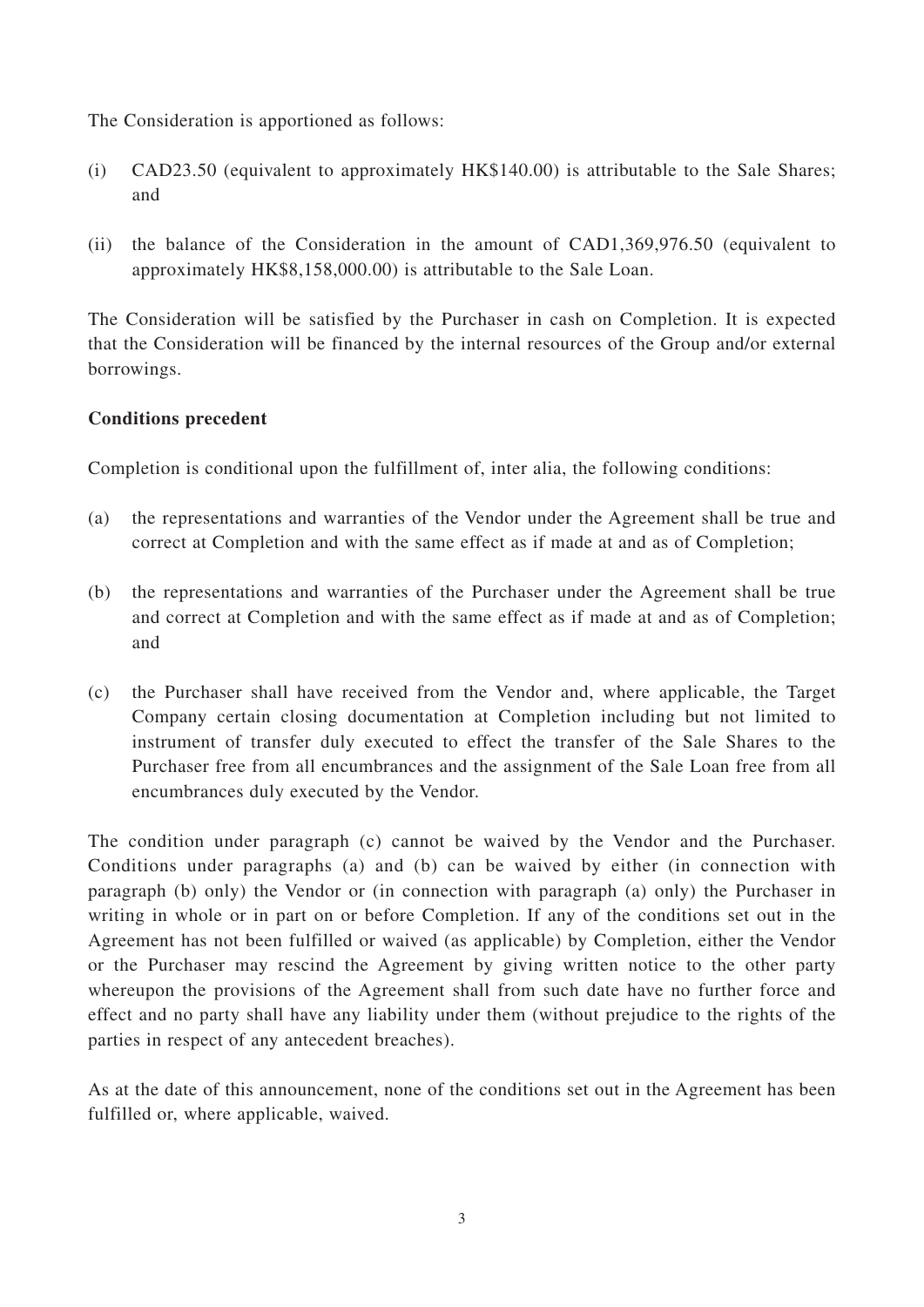#### **Completion**

Subject to the fulfillment or waiver (as applicable) of the conditions set out in the Agreement, Completion is scheduled to take place on 30 November 2018, or such other date as may be agreed between the Vendor and the Purchaser in writing.

Upon Completion, the Target Company will become an indirect wholly-owned subsidiary of the Company.

## **INFORMATION ON THE GROUP**

The principal businesses and investments of the Group include travel-related business, property investment business and the investment project of Ponte 16, a world-class integrated casino-entertainment resort located in Macau.

## **INFORMATION ON THE TARGET COMPANY**

The Target Company is an investment holding company which indirectly holds the entire shareholding interests in Jade Travel Ltd. (a corporation incorporated under the laws of Ontario, Canada) which carries on travel agency business in Canada. As at the date of this announcement, the Target Company is owned as to 75% by the Purchaser and as to 25% by the Vendor.

Set out below is a summary of the audited consolidated financial statements of the Target Company for the two years ended 31 December 2016 and 31 December 2017 respectively:

|                      | For the year ended<br>31 December 2016 |                 | For the year ended<br>31 December 2017 |                 |
|----------------------|----------------------------------------|-----------------|----------------------------------------|-----------------|
|                      |                                        | <b>HK\$'000</b> |                                        | <i>HK\$'000</i> |
|                      | CAD'000                                | equivalent      | CAD'000                                | equivalent      |
| Loss before taxation | 1,212                                  | 7.217           | 2,408                                  | 14,339          |
| Loss after taxation  | 1,212                                  | 7,217           | 2,408                                  | 14,339          |
| Net liabilities      | 7,309                                  | 43,523          | 9,725                                  | 57,910          |

As advised by the Vendor, the original acquisition cost incurred by it in respect of the interest in the Target Company was approximately CAD2.9 million (equivalent to approximately HK\$17.1 million).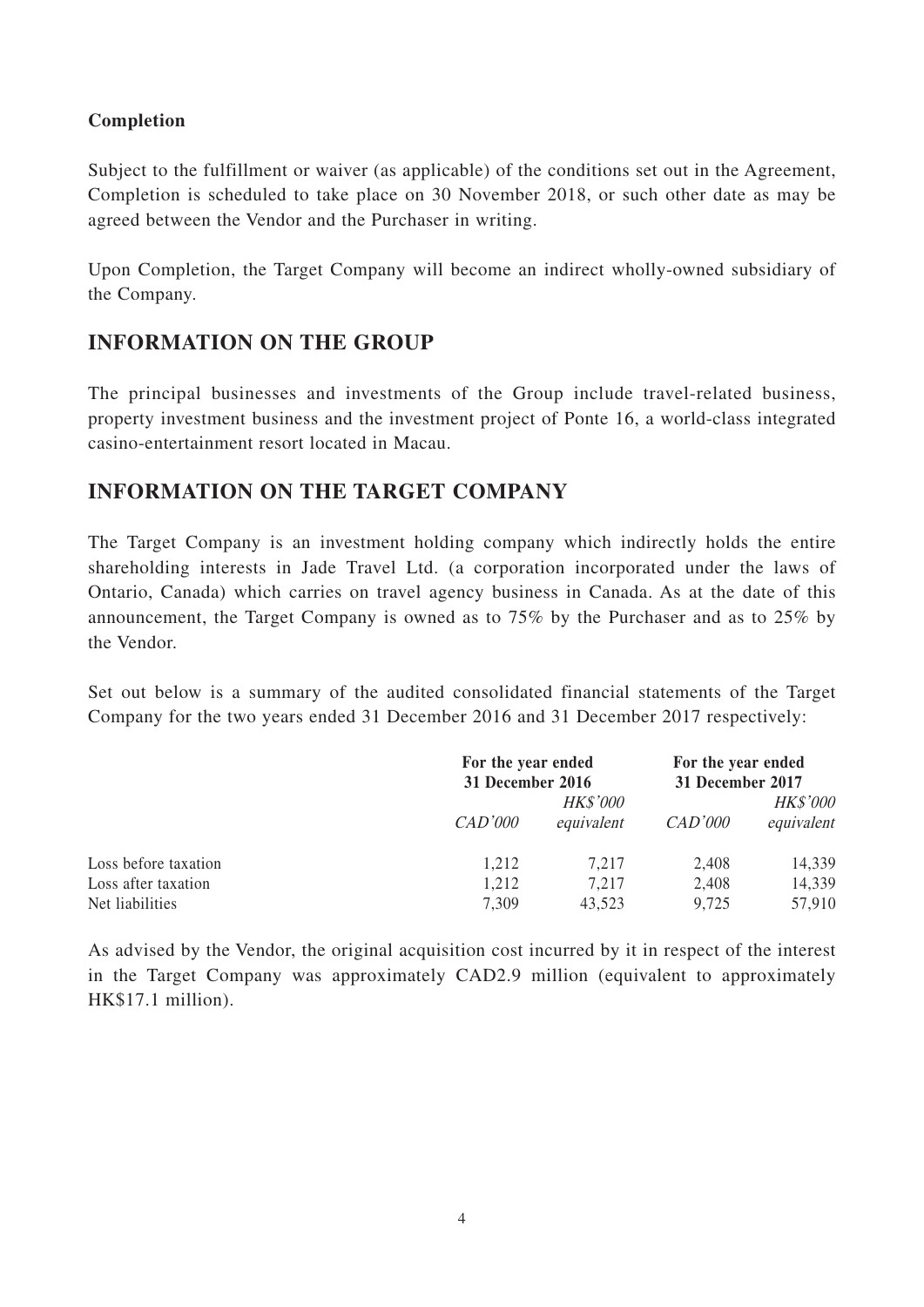## **REASONS AND BENEFITS OF THE ACQUISITION**

As mentioned in the interim report of the Company for the six months ended 30 June 2018, Jade Travel Ltd. had achieved an encouraging performance with a revenue increase of approximately 76% for the first half of 2018, driven by the substantial growth of the wholesale segment and the stable revenue contributed by the retail segment. Jade Travel Ltd. also continued to work closely with leading regional and international online travel portals, including the most well-known and widely-used portals in the PRC, for the penetration of its broad range of travel products. After Completion, the Group can consolidate its shareholding control of the Target Company and will have greater flexibility in formulating business strategy for Jade Travel Ltd. which will help to improve the value of the travel business of the Group.

The Directors (including the independent non-executive Directors) are of the view that the terms of the Agreement, including the Consideration, and the transactions contemplated thereunder, are on normal commercial terms, fair and reasonable and the entering into of the Agreement is in the interests of the Company and the Shareholders as a whole.

## **LISTING RULES IMPLICATIONS**

As certain applicable percentage ratios calculated in accordance with the Listing Rules are above 5% but less than 25%, the Acquisition constitutes a discloseable transaction for the Company and is subject to the reporting and announcement requirements under Chapter 14 of the Listing Rules. Further, as at the date of this announcement, the Target Company is owned as to 75% by the Purchaser and as to 25% by the Vendor. Therefore, the Vendor is a connected person of the Company and the Acquisition also constitutes a connected transaction for the Company under Chapter 14A of the Listing Rules. As all the applicable percentage ratios calculated in accordance with the Listing Rules in respect of the Acquisition are less than 25% and the Consideration is less than HK\$10,000,000, the Acquisition is subject to the reporting and announcement requirements but is exempt from the circular (including independent financial advice) and the independent shareholders' approval requirements under Rule 14A.76(2) of the Listing Rules.

To the best of the Directors' knowledge, none of the Directors has any material interest in the Acquisition and therefore none of them is required to abstain from voting on the resolution of the Board approving the Acquisition.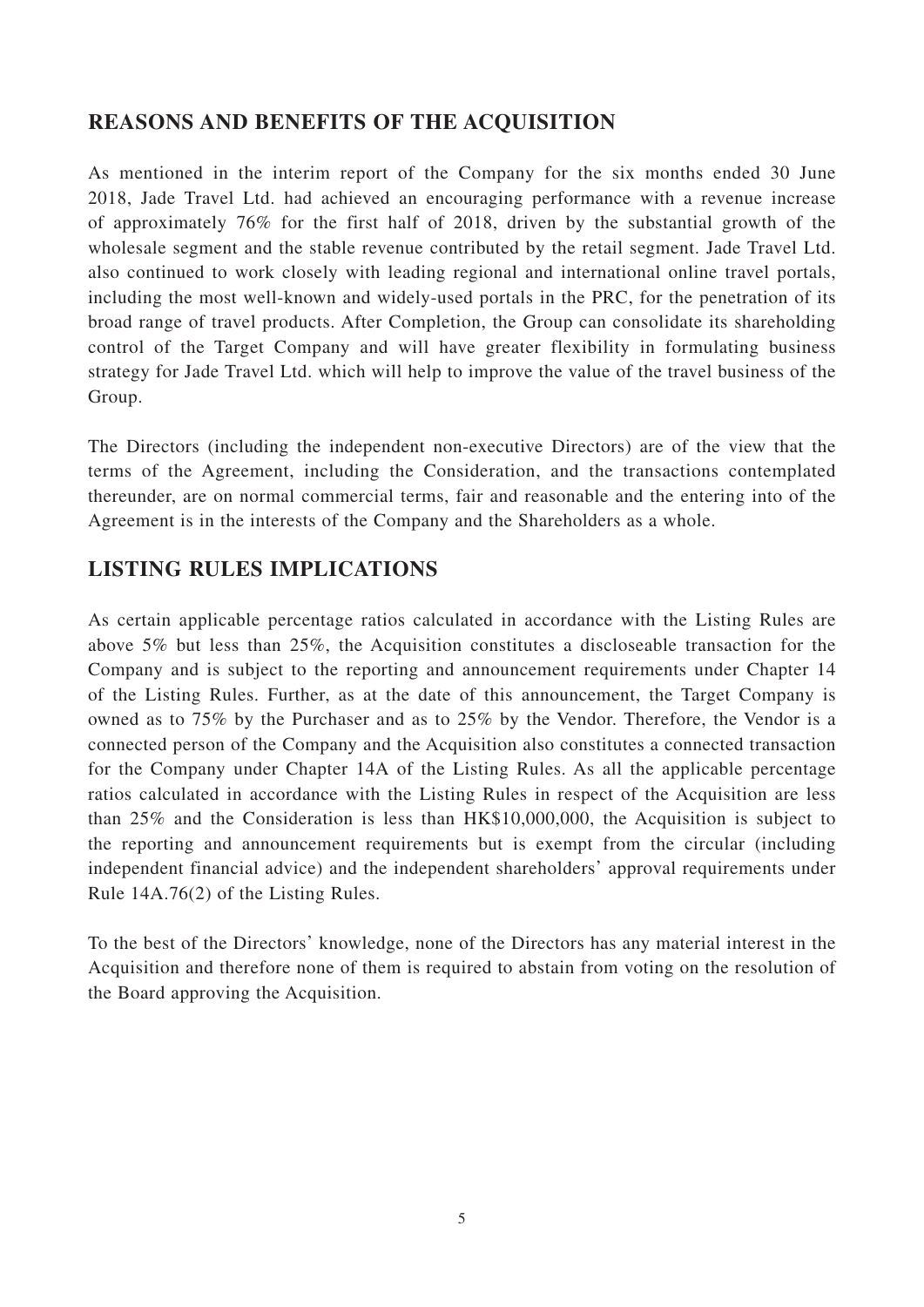## **DEFINITIONS**

In this announcement, unless the context otherwise requires, the following expressions shall have the meanings set out below:

| "Acquisition"      | the acquisition of the Sale Shares and the Sale Loan by<br>the Purchaser from the Vendor pursuant to the terms and<br>conditions of the Agreement                                                   |
|--------------------|-----------------------------------------------------------------------------------------------------------------------------------------------------------------------------------------------------|
| "Agreement"        | the share purchase agreement dated 9 November 2018<br>entered into between the Vendor as vendor and the Purchaser<br>as purchaser in relation to the Acquisition                                    |
| "Board"            | board of Directors                                                                                                                                                                                  |
| "CAD"              | Canadian dollar(s), the lawful currency of Canada                                                                                                                                                   |
| "Company"          | Success Universe Group Limited (Stock Code: 00487), a<br>company incorporated in Bermuda with limited liability<br>whose issued Shares are listed on the Main Board of the<br><b>Stock Exchange</b> |
| "Completion"       | completion of the Acquisition                                                                                                                                                                       |
| "connected person" | has the same meaning ascribed to it under the Listing Rules                                                                                                                                         |
| "Consideration"    | CAD1,370,000.00 (equivalent to approximately<br>HK\$8,158,000.00), being the total consideration for the Sale<br>Shares and the Sale Loan                                                           |
| " $Directory$ "    | director(s) of the Company                                                                                                                                                                          |
| "Group"            | the Company and its subsidiaries from time to time                                                                                                                                                  |
| "HK\$"             | Hong Kong dollar(s), the lawful currency of Hong Kong                                                                                                                                               |
| "Hong Kong"        | the Hong Kong Special Administrative Region of the PRC                                                                                                                                              |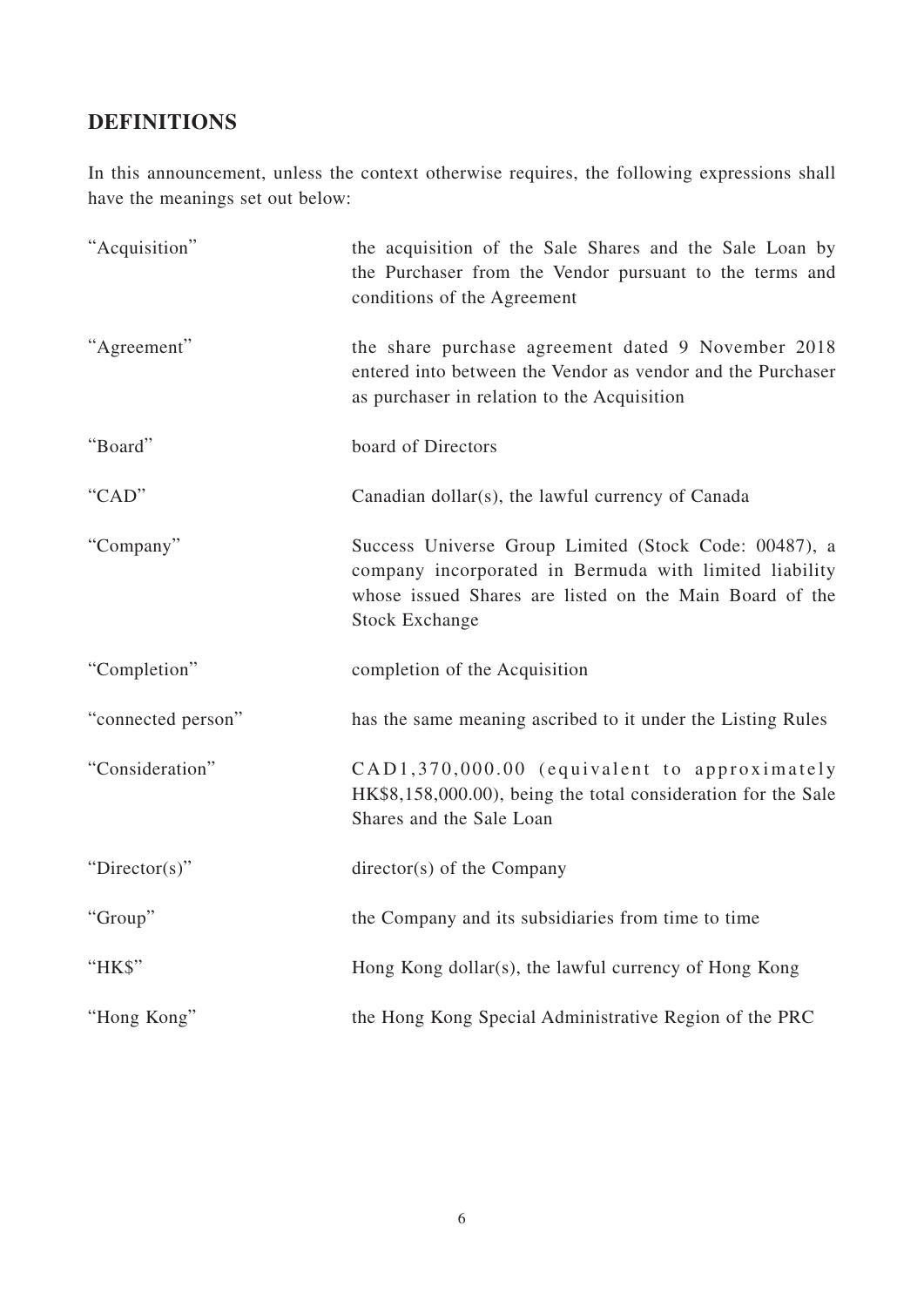| "Listing Rules"     | the Rules Governing the Listing of Securities on the Stock<br>Exchange                                                                                                                                             |
|---------------------|--------------------------------------------------------------------------------------------------------------------------------------------------------------------------------------------------------------------|
| "Macau"             | the Macau Special Administrative Region of the PRC                                                                                                                                                                 |
| "percentage ratios" | has the same meaning ascribed to it under the Listing Rules                                                                                                                                                        |
| "PRC"               | the People's Republic of China, and for the purpose of this<br>announcement, excluding Hong Kong, Macau and Taiwan                                                                                                 |
| "Purchaser"         | 1338 Successful Venture Ltd., a company incorporated<br>in British Columbia, Canada with limited liability and an<br>indirect wholly-owned subsidiary of the Company                                               |
| "Sale Loan"         | the entire amount owing by the Target Company to the<br>Vendor as at the date of Completion, which amount as at the<br>date of the Agreement is CAD4,320,523.20 (equivalent to<br>approximately HK\$25,728,000.00) |
| "Sale Shares"       | 2,350 common shares without par value in the capital of the<br>Target Company, representing 25% of all outstanding and<br>issued shares of the Target Company                                                      |
| "Share $(s)$ "      | ordinary share(s) of $HK$0.01$ each in the share capital of the<br>Company                                                                                                                                         |
| "Shareholder(s)"    | holder(s) of Shares                                                                                                                                                                                                |
| "Stock Exchange"    | The Stock Exchange of Hong Kong Limited                                                                                                                                                                            |
| "Target Company"    | 665127 British Columbia Ltd., a company incorporated<br>in British Columbia, Canada with limited liability and an<br>indirect non-wholly owned subsidiary of the Company                                           |